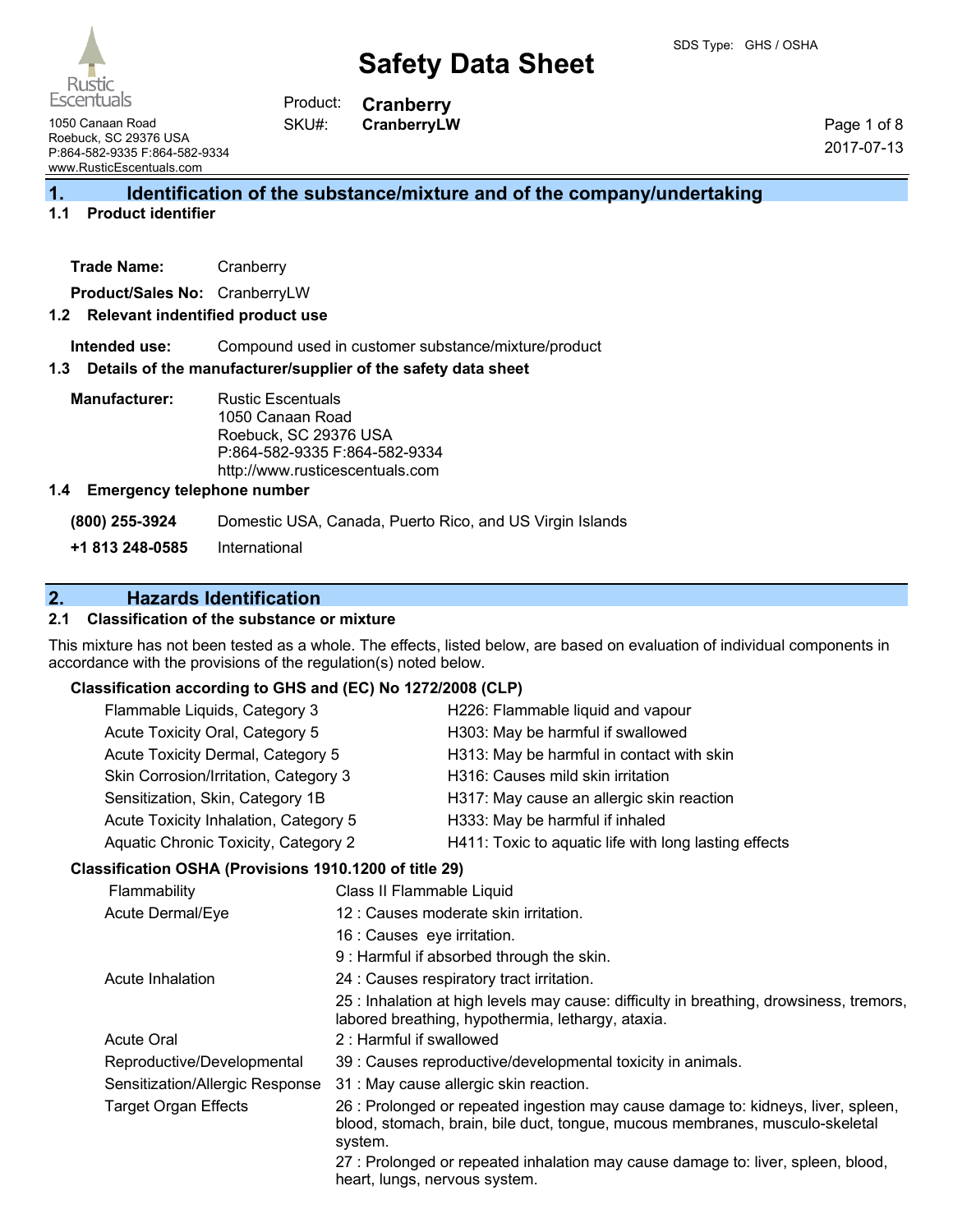**Cranberry**

Product: SKU#:

1050 Canaan Road **CRANGE SKU#:** CranberryLW Roebuck, SC 29376 USA P:864-582-9335 F:864-582-9334 www.RusticEscentuals.com

Carcinogenicity This mixture contains ingredients identified as carcinogens, at 0.1% or greater, by the following:None [X] ACGIH [] IARC [] NTP [] OSHA []

#### **2.2 Label elements**

### **Labelling (REGULATION (EC) No 1272/2008)**

**Hazard pictograms**



#### **Signal Word: Warning**

#### **Hazard statments**

| H <sub>226</sub> | Flammable liquid and vapour                     |
|------------------|-------------------------------------------------|
| H303             | May be harmful if swallowed                     |
| H313             | May be harmful in contact with skin             |
| H316             | Causes mild skin irritation                     |
| H317             | May cause an allergic skin reaction             |
| H333             | May be harmful if inhaled                       |
| H411             | Toxic to aquatic life with long lasting effects |

#### **Precautionary Statements**

#### **Prevention:**

| P233                 | Keep container tightly closed                                                                                                         |
|----------------------|---------------------------------------------------------------------------------------------------------------------------------------|
| P <sub>235</sub>     | Keep cool                                                                                                                             |
| P240                 | Ground/bond container and receiving equipment                                                                                         |
| P <sub>241</sub>     | Use explosion-proof electrical/ventilating/light//equipment                                                                           |
| P <sub>242</sub>     | Use only non-sparking tools                                                                                                           |
| P243                 | Take precautionary measures against static discharge                                                                                  |
| P272                 | Contaminated work clothing should not be allowed out of the workplace                                                                 |
| P273                 | Avoid release to the environment                                                                                                      |
| <b>Response:</b>     |                                                                                                                                       |
| $P302 + P352$        | IF ON SKIN: Wash with soap and water                                                                                                  |
| $P303 + P361 + P353$ | IF ON SKIN (or hair): Remove/Take off immediately all contaminated clothing Rinse skin<br>with water/shower                           |
| P304 + P312          | IF INHALED: Call a POISON CENTER or doctor/physician if you feel unwell                                                               |
| P312                 | Call a POISON CENTER or doctor/physician if you feel unwell                                                                           |
| $P333 + P313$        | If skin irritation or a rash occurs: Get medical advice/attention                                                                     |
| P352                 | Wash with soap and water                                                                                                              |
| P363                 | Wash contaminated clothing before reuse                                                                                               |
| $P370 + P378$        | In case of fire: Use Carbon dioxide (CO2), Dry chemical, or Foam for extinction. Do not use<br>a direct water jet on burning material |
| P391                 | <b>Collect Spillage</b>                                                                                                               |
|                      |                                                                                                                                       |

- **2.3 Other Hazards**
	- **no data available**



Page 2 of 8 2017-07-13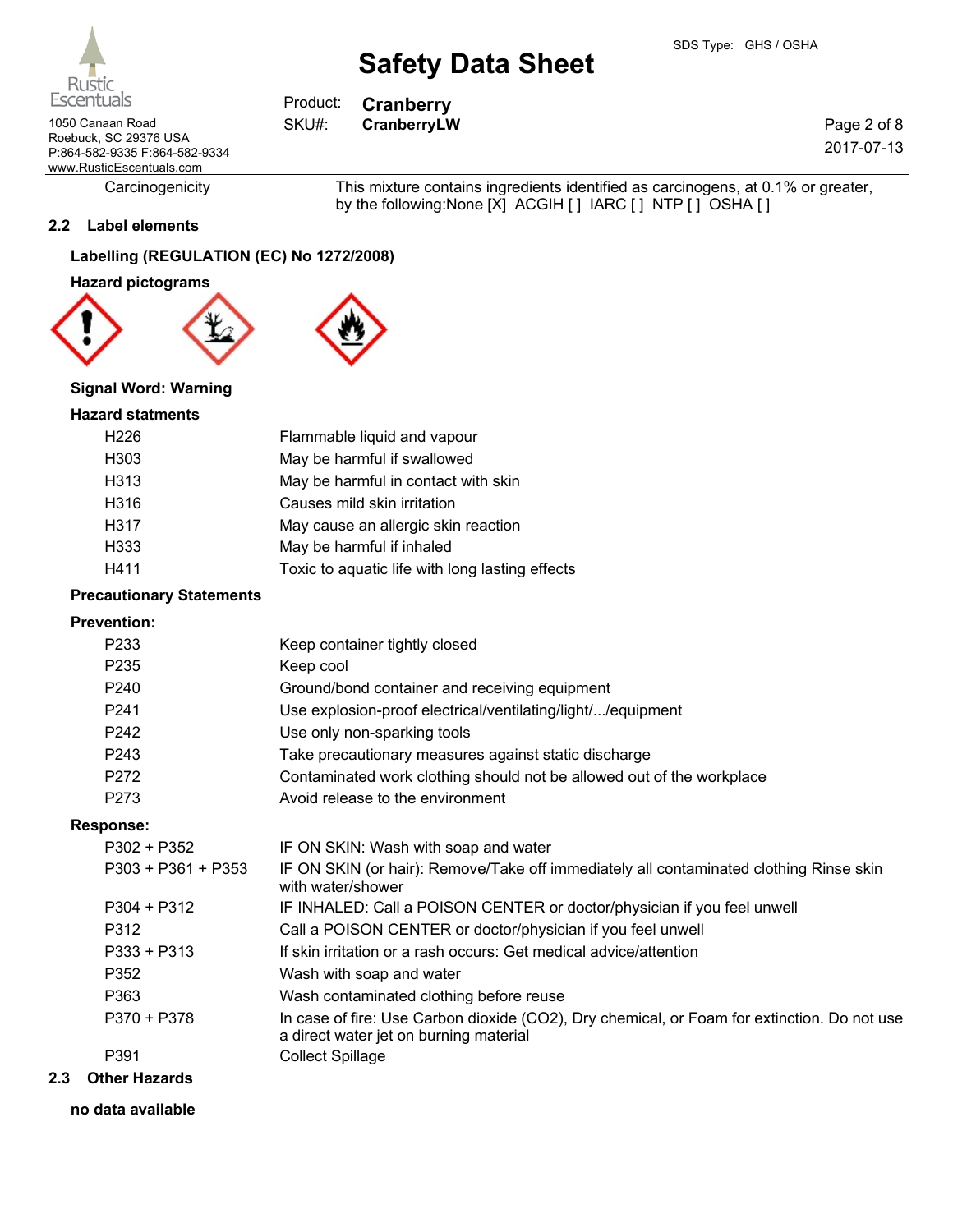1050 Canaan Road **CRANGE SKU#:** CranberryLW Roebuck, SC 29376 USA P:864-582-9335 F:864-582-9334 www.RusticEscentuals.com

**Cranberry** Product: SKU#:

Page 3 of 8 2017-07-13

**3. Composition/Information on Ingredients**

#### **3.1 Mixtures**

This product is a complex mixture of ingredients, which contains among others the following substance(s), presenting a health or environmental hazard within the meaning of the UN Globally Harmonized System of Classification and Labeling of Chemicals (GHS):

| CAS#<br>Ingredient         | EC#                            | Conc.<br>Range                                           | <b>GHS Classification</b>          | <b>OSHA Classification</b> |
|----------------------------|--------------------------------|----------------------------------------------------------|------------------------------------|----------------------------|
| 84-66-2                    | 201-550-6                      | 40 - 50 %                                                | H316; H402                         |                            |
| Diethyl phthalate          |                                |                                                          |                                    |                            |
| 141-97-9                   | 205-516-1                      | 10 - 20 %                                                | H <sub>227</sub>                   |                            |
| Ethyl acetoacetate         |                                |                                                          |                                    |                            |
| $77 - 83 - 8$              | 201-061-8                      | 10 - 20 %                                                | H317; H401; H411                   | 11, 15                     |
|                            | Ethyl methylphenylglycidate    |                                                          |                                    |                            |
| $88-41-5$                  | 201-828-7                      | $5 - 10%$                                                | H227; H303; H316; H401; H411       | 12, 2                      |
|                            | 2-t-Butylcyclohexyl acetate    |                                                          |                                    |                            |
| 8050-15-5                  | 232-476-2                      | $5 - 10%$                                                | H402; H412                         | 31                         |
|                            |                                | Methyl ester of rosin (partially hydrogenated)           |                                    |                            |
| 121-32-4                   | 204-464-7                      | $2 - 5%$                                                 | H303; H320; H402                   |                            |
| Ethyl vanillin             |                                |                                                          |                                    |                            |
| 121-33-5                   | 204-465-2                      | $2 - 5%$                                                 | H303; H319                         | 31                         |
| Vanillin                   |                                |                                                          |                                    |                            |
| 6413-10-1                  | 229-114-0                      | $1 - 2%$                                                 | H227; H316                         | 11                         |
|                            |                                | Ethyl 2-methyl-1,3-dioxolane-2-acetate (Fructone)        |                                    |                            |
| $91 - 64 - 5$              | 202-086-7                      | $1 - 2%$                                                 | H302; H317; H402                   | 12, 15, 2, 26, 31, 9       |
| Coumarin                   |                                |                                                          |                                    |                            |
| 134-20-3                   | 205-132-4                      | $1 - 2%$                                                 | H303; H316; H319; H401; H402       | 11, 15                     |
| Methyl anthranilate        |                                |                                                          |                                    |                            |
| 32210-23-4                 | 250-954-9                      | $1 - 2%$                                                 | H303; H317; H401                   | 11, 15                     |
|                            | 4-tert-Butylcyclohexyl acetate |                                                          |                                    |                            |
| 140-11-4                   | 205-399-7                      | $1 - 2%$                                                 | H303; H316; H401; H412             | 15, 25, 26, 31, 39         |
| Benzyl acetate             |                                |                                                          |                                    |                            |
| 141-78-6                   | 205-500-4                      | $1 - 2%$                                                 | H225; H319; H336                   | 16, 24, 25, 27             |
| Ethyl acetate              |                                |                                                          |                                    |                            |
| 121-39-1                   | 204-467-3                      | $1 - 2%$                                                 | H303; H317                         |                            |
| Ethyl 3-phenylglycidate    |                                |                                                          |                                    |                            |
| 2705-87-5                  | 220-292-5                      | $0.1 - 1.0 %$                                            | H302; H312; H317; H332; H400; H410 | 10, 12, 15, 3              |
| Allyl cyclohexylpropionate |                                |                                                          |                                    |                            |
|                            |                                | See Section 16 for full text of GHS classification codes |                                    |                            |
|                            |                                |                                                          |                                    |                            |

Total Hydrocarbon Content  $(\% w/w) = 0.00$ 

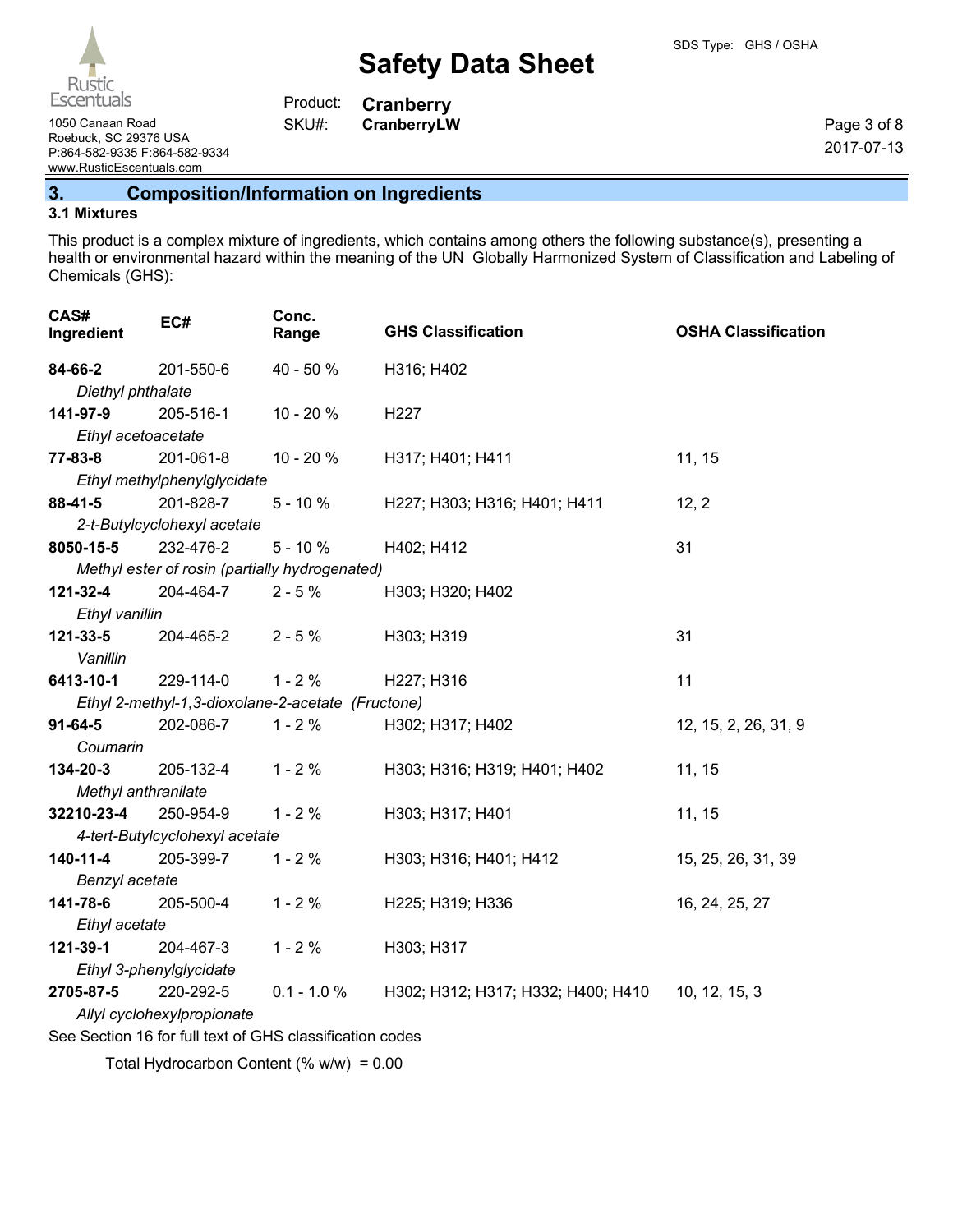| <b>Kustic</b><br>Escentuals                                                                            | Product: | <b>Cranberry</b>                                                                                              |                           |
|--------------------------------------------------------------------------------------------------------|----------|---------------------------------------------------------------------------------------------------------------|---------------------------|
| 1050 Canaan Road<br>Roebuck, SC 29376 USA<br>P:864-582-9335 F:864-582-9334<br>www.RusticEscentuals.com | SKU#:    | CranberryLW                                                                                                   | Page 4 of 8<br>2017-07-13 |
| 4.<br><b>First Aid Measures</b>                                                                        |          |                                                                                                               |                           |
| <b>Description of first aid measures</b><br>4.1                                                        |          |                                                                                                               |                           |
| Inhalation:                                                                                            |          | Remove from exposure site to fresh air and keep at rest.<br>Obtain medical advice.                            |                           |
| <b>Eye Exposure:</b>                                                                                   |          | Flush immediately with water for at least 15 minutes.<br>Contact physician if symptoms persist.               |                           |
| <b>Skin Exposure:</b>                                                                                  |          | Remove contaminated clothes. Wash thoroughly with water (and soap).<br>Contact physician if symptoms persist. |                           |
| Ingestion:                                                                                             |          | Rinse mouth with water and obtain medical advice.                                                             |                           |
| Most important symptoms and effects, both acute and delayed<br>$4.2^{\circ}$                           |          |                                                                                                               |                           |
| <b>Symptoms:</b>                                                                                       |          | no data available                                                                                             |                           |
| Risks:                                                                                                 |          | Refer to Section 2.2 "Hazard Statements"                                                                      |                           |
| 4.3                                                                                                    |          | Indication of any immediate medical attention and special treatment needed                                    |                           |
| <b>Treatment:</b>                                                                                      |          | Refer to Section 2.2 "Response"                                                                               |                           |
|                                                                                                        |          |                                                                                                               |                           |
| 5.<br><b>Fire-Fighting measures</b>                                                                    |          |                                                                                                               |                           |
| <b>Extinguishing media</b><br>5.1                                                                      |          |                                                                                                               |                           |
| Suitable:                                                                                              |          | Carbon dioxide (CO2), Dry chemical, Foam                                                                      |                           |
| <b>Unsuitable</b>                                                                                      |          | Do not use a direct water jet on burning material                                                             |                           |
| 5.2 Special hazards arising from the substance or mixture                                              |          |                                                                                                               |                           |
| <b>During fire fighting:</b><br>5.3 Advice for firefighters                                            |          | Water may be ineffective                                                                                      |                           |
| <b>Further information:</b>                                                                            |          | Standard procedure for chemical fires                                                                         |                           |

### **6. Accidental Release Measures**

#### **6.1 Personal precautions, protective equipment and emergency procedures**

Avoid inhalation and contact with skin and eyes. A self-contained breathing apparatus is recommended in case of a major spill.

#### **6.2 Environmental precautions**

Keep away from drains, soil, and surface and groundwater.

#### **6.3 Methods and materials for containment and cleaning up**

Clean up spillage promptly. Remove ignition sources. Provide adequate ventilation. Avoid excessive inhalation of vapors. Gross spillages should be contained by use of sand or inert powder and disposed of according to the local regulations.

#### **6.4 Reference to other sections**

Not Applicable

# **7. Handling and Storage**

#### **7.1 Precautions for safe handling**

Apply according to good manufacturing and industrial hygiene practices with proper ventilation. Do not drink, eat or smoke while handling. Respect good personal hygiene.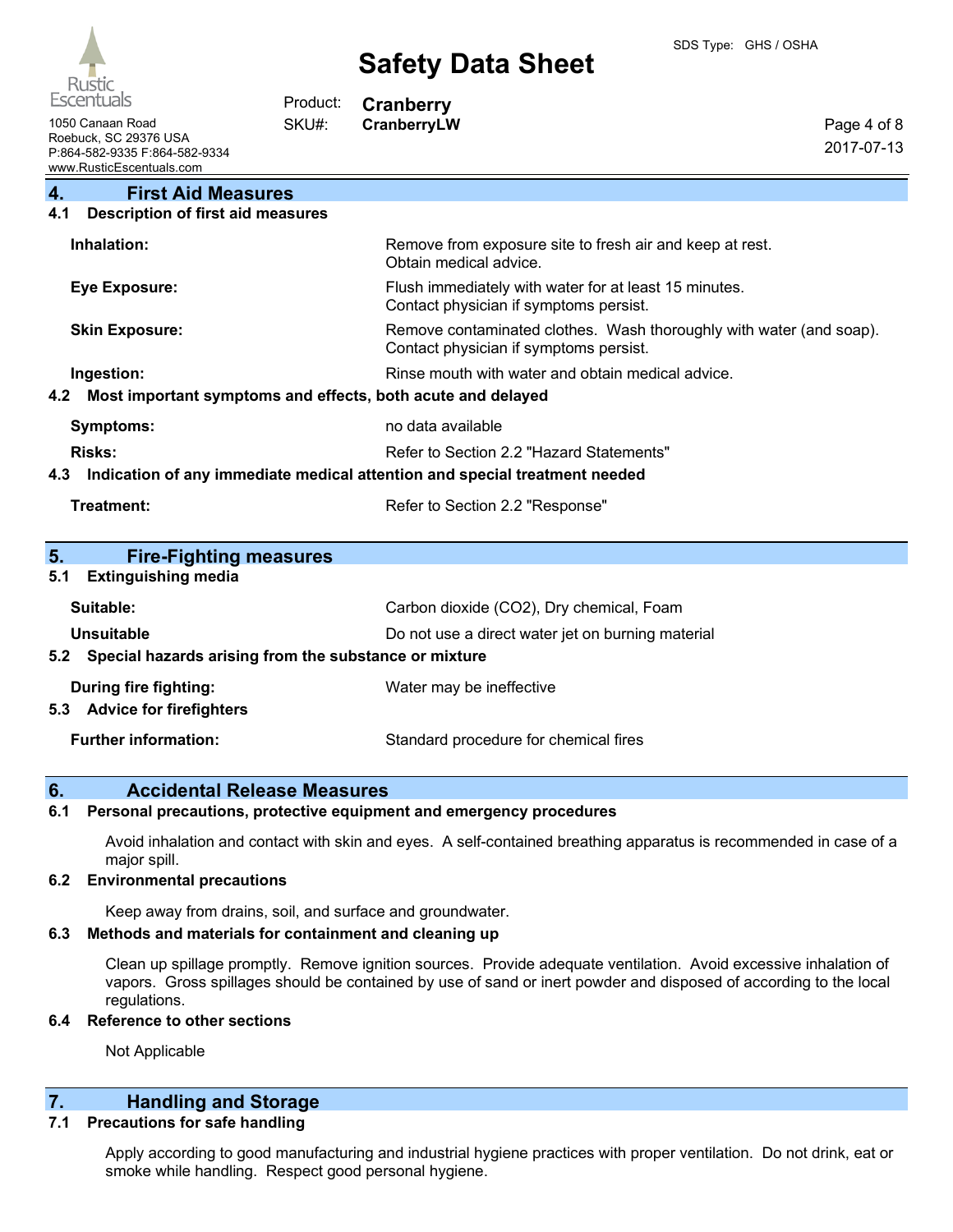**Cranberry** Product: SKU#:

1050 Canaan Road **CRANGE SKU#:** CranberryLW Roebuck, SC 29376 USA P:864-582-9335 F:864-582-9334 www.RusticEscentuals.com

**7.2 Conditions for safe storage, including any incompatibilities**

Store in a cool, dry and ventilated area away from heat sources and protected from light in tightly closed original container. Avoid plastic and uncoated metal container. Keep air contact to a minimum.

#### **7.3 Specific end uses**

No information available

# **8. Exposure Controls/Personal Protection**

#### **8.1 Control parameters**

| <b>Exposure Limits:</b><br>Component |                                                    | ACGIH | ACGIH<br><b>OSHA</b><br>TWA ppm STEL ppm TWA ppm STEL ppm | OSHA |
|--------------------------------------|----------------------------------------------------|-------|-----------------------------------------------------------|------|
| 84-66-2                              | Diethyl phthalate                                  | 5     |                                                           |      |
| 140-11-4                             | Benzyl acetate                                     | 10    |                                                           |      |
| 141-78-6                             | Ethyl acetate                                      | 400   | 400                                                       |      |
| <b>Engineering Controls:</b>         | Use local exhaust as needed.                       |       |                                                           |      |
|                                      | 0 European controle Democral meteother controlerat |       |                                                           |      |

#### **8.2 Exposure controls - Personal protective equipment**

| Eye protection:                | Tightly sealed goggles, face shield, or safety glasses with brow guards and side shields, etc.<br>as may be appropriate for the exposure |
|--------------------------------|------------------------------------------------------------------------------------------------------------------------------------------|
| <b>Respiratory protection:</b> | Avoid excessive inhalation of concentrated vapors. Apply local ventilation where appropriate.                                            |
| <b>Skin protection:</b>        | Avoid Skin contact. Use chemically resistant gloves as needed.                                                                           |

# **9. Physical and Chemical Properties**

#### **9.1 Information on basic physical and chemical properties**

| <b>Appearance:</b>           | Conforms to Standard |
|------------------------------|----------------------|
| Odor:                        | Conforms to Standard |
| Color:                       | Tint to Pale Yellow  |
| <b>Viscosity:</b>            | Liquid               |
| <b>Freezing Point:</b>       | Not determined       |
| <b>Boiling Point:</b>        | Not determined       |
| <b>Melting Point:</b>        | Not determined       |
| <b>Flashpoint (CCCFP):</b>   | 135 F (57.22 C)      |
| <b>Auto flammability:</b>    | Not determined       |
| <b>Explosive Properties:</b> | None Expected        |
| <b>Oxidizing properties:</b> | None Expected        |
| Vapor Pressure (mmHg@20 C):  | 2.1652               |
| %VOC:                        | 18.9                 |
| Specific Gravity @ 25 C:     | 1.0745               |
| Density @ 25 C:              | 1.0715               |
| Refractive Index @ 20 C:     | 1.4880               |
| Soluble in:                  | Oil                  |



Page 5 of 8 2017-07-13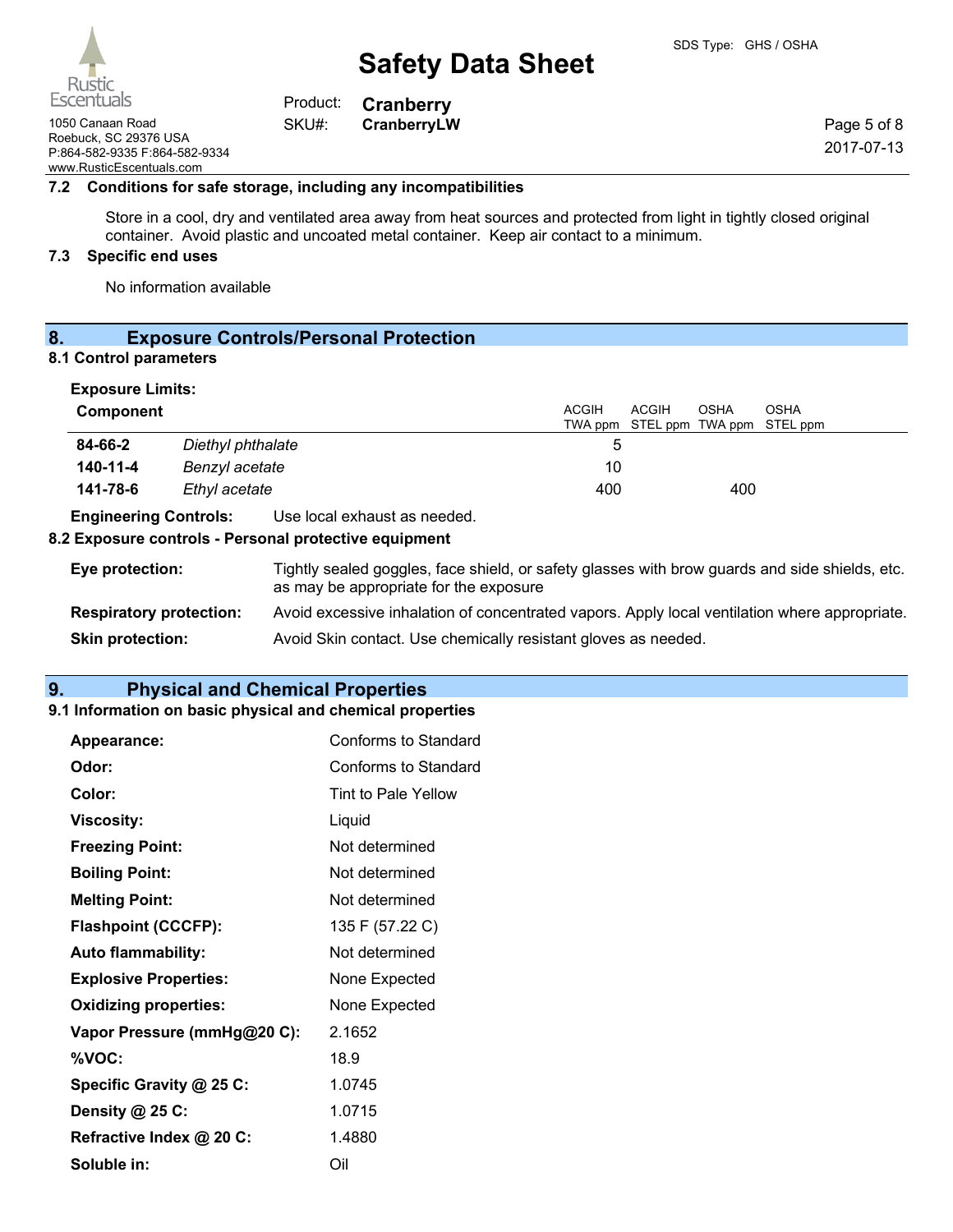#### Page 6 of 8 2017-07-13

1050 Canaan Road **CRANGE SKU#:** CranberryLW Roebuck, SC 29376 USA P:864-582-9335 F:864-582-9334 www.RusticEscentuals.com

# **10. Stability and Reactivity**

| <b>10.1 Reactivity</b>                  | None                                               |
|-----------------------------------------|----------------------------------------------------|
| <b>10.2 Chemical stability</b>          | Stable                                             |
| 10.3 Possibility of hazardous reactions | None known                                         |
| <b>10.4 Conditions to avoid</b>         | None known                                         |
| 10.5 Incompatible materials             | Strong oxidizing agents, strong acids, and alkalis |
| 10.6 Hazardous decomposition products   | None known                                         |

**Cranberry**

Product: SKU#:

# **11. Toxicological Information**

# **11.1 Toxicological Effects**

Acute Toxicity Estimates (ATEs) based on the individual Ingredient Toxicity Data utilizing the "Additivity Formula"

| Acute toxicity - Oral - (Rat) mg/kg                | (LD50: 3,879.31) May be harmful if swallowed             |
|----------------------------------------------------|----------------------------------------------------------|
| Acute toxicity - Dermal - (Rabbit) mg/kg           | (LD50: 4,527.20) May be harmful in contact with skin     |
| Acute toxicity - Inhalation - (Rat) mg/L/4hr       | (LC50: 20.52) May be harmful if inhaled                  |
| <b>Skin corrosion / irritation</b>                 | Causes mild skin irritation                              |
| Serious eye damage / irritation                    | Not classified - the classification criteria are not met |
| <b>Respiratory sensitization</b>                   | Not classified - the classification criteria are not met |
| <b>Skin sensitization</b>                          | May cause an allergic skin reaction                      |
| <b>Germ cell mutagenicity</b>                      | Not classified - the classification criteria are not met |
| Carcinogenicity                                    | Not classified - the classification criteria are not met |
| <b>Reproductive toxicity</b>                       | Not classified - the classification criteria are not met |
| Specific target organ toxicity - single exposure   | Not classified - the classification criteria are not met |
| Specific target organ toxicity - repeated exposure | Not classified - the classification criteria are not met |
| <b>Aspiration hazard</b>                           | Not classified - the classification criteria are not met |

# **12. Ecological Information**

**12.1 Toxicity**

| <b>Acute acquatic toxicity</b>     | Not classified - the classification criteria are not met |
|------------------------------------|----------------------------------------------------------|
| <b>Chronic acquatic toxicity</b>   | Toxic to aquatic life with long lasting effects          |
| <b>Toxicity Data on soil</b>       | no data available                                        |
| <b>Toxicity on other organisms</b> | no data available                                        |
|                                    |                                                          |
| 12.2 Persistence and degradability | no data available                                        |
| 12.3 Bioaccumulative potential     | no data available                                        |
| 12.4 Mobility in soil              | no data available                                        |
| 12.5 Other adverse effects         | no data available                                        |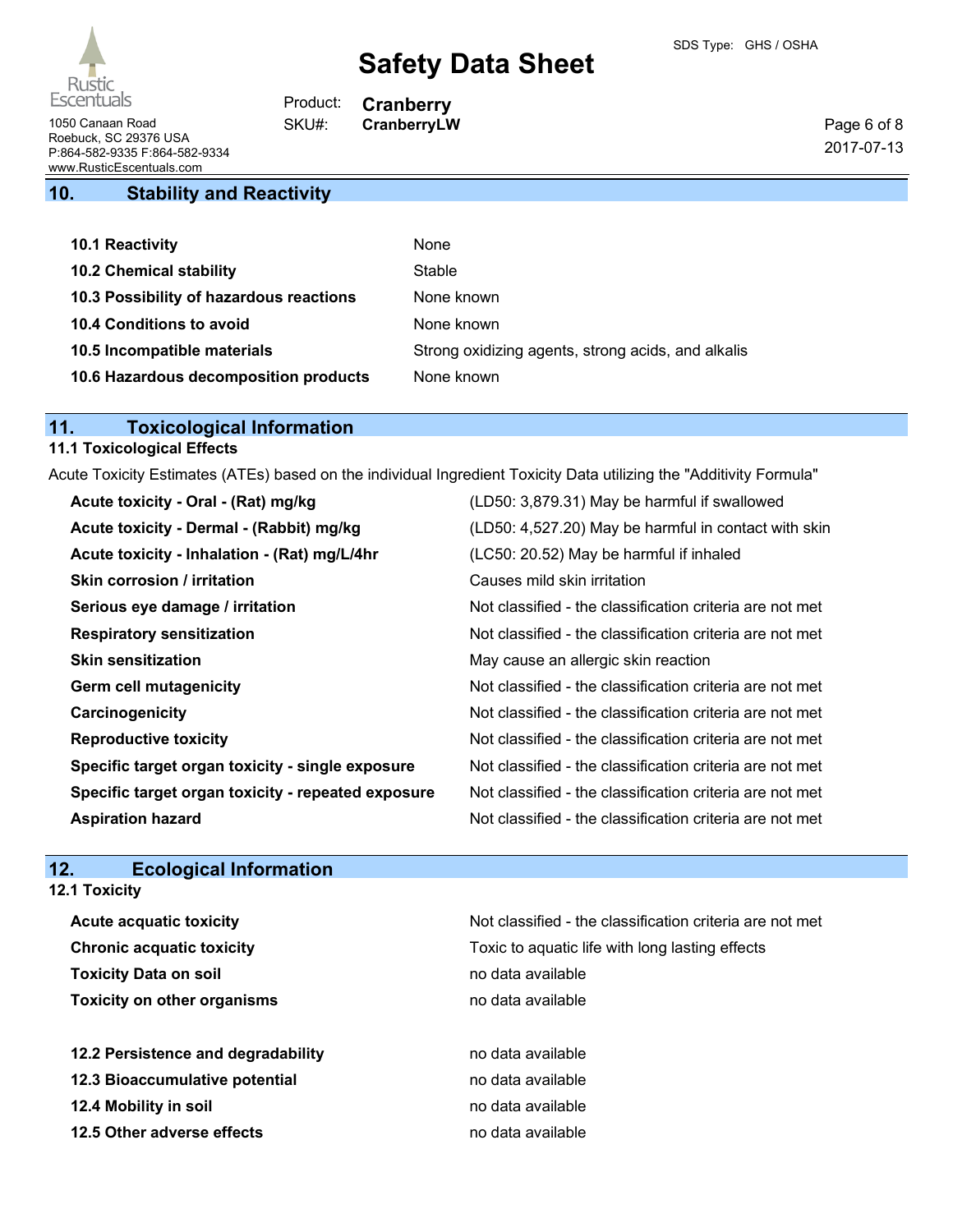1050 Canaan Road **CRANGE SKU#:** CranberryLW Roebuck, SC 29376 USA P:864-582-9335 F:864-582-9334

**Cranberry** Product: SKU#:

Page 7 of 8 2017-07-13

www.RusticEscentuals.com

**13. Disposal Conditions**

#### **13.1 Waste treatment methods**

Do not allow product to reach sewage systems. Dispose of in accordance with all local and national regulations. Send to a licensed waste management company.The product should not be allowed to enter drains, water courses or the soil. Do not contaminate ponds, waterways or ditches with chemical or used container.

### **14. Transport Information**

| Regulator<br>U.S. DOT (Non-Bulk)<br><b>Chemicals NOI</b><br><b>ADR/RID (International Road/Rail)</b> |            | Class | <b>Pack Group</b><br>Not Regulated - Not Dangerous Goods | <b>Sub Risk</b>  | UN-nr.        |
|------------------------------------------------------------------------------------------------------|------------|-------|----------------------------------------------------------|------------------|---------------|
| <b>Environmentally Hazardous</b><br>Liquid, n.o.s.<br><b>IATA (Air Cargo)</b>                        | Substance, | 9     | Ш                                                        |                  | <b>UN3082</b> |
| <b>Perfumery Products</b>                                                                            |            | 3     | Ш                                                        | Flammable Liquid | <b>UN1266</b> |
| <b>Environmentally Hazardous</b><br>Liquid, n.o.s.<br>IMDG (Sea)                                     | Substance. | 9     | Ш                                                        |                  | <b>UN3082</b> |
| <b>Perfumery Products</b>                                                                            |            | 3     | Ш                                                        | Flammable Liquid | <b>UN1266</b> |
| <b>Environmentally Hazardous</b><br>Liquid, n.o.s.                                                   | Substance, | 9     | Ш                                                        |                  | <b>UN3082</b> |

#### **15. Regulatory Information U.S. Federal Regulations:**

# **TSCA (Toxic Substance Control Act):** All components of the substance/mixture are listed or exempt **40 CFR(EPCRA, SARA, CERCLA and CAA)** This product contains the following components: 84-66-2 201-550-6 40 - 50 % Diethyl phthalate 141-78-6 205-500-4 1 - 2 % Ethyl acetate **U.S. State Regulations: California Proposition 65 Warning** No Warning required **Canadian Regulations: DSL / NDSL** 100.00% of the components are listed or exempt.

### **16. Other Information**

### **GHS H-Statements referred to under section 3**

#### **Total Fractional Values**

(TFV) Risk (TFV) Risk

(5.82) Skin Corrosion/Irritation, Category 3 (10.60) Sensitization, Skin, Category 1B

(1.23) Aquatic Chronic Toxicity, Category 2